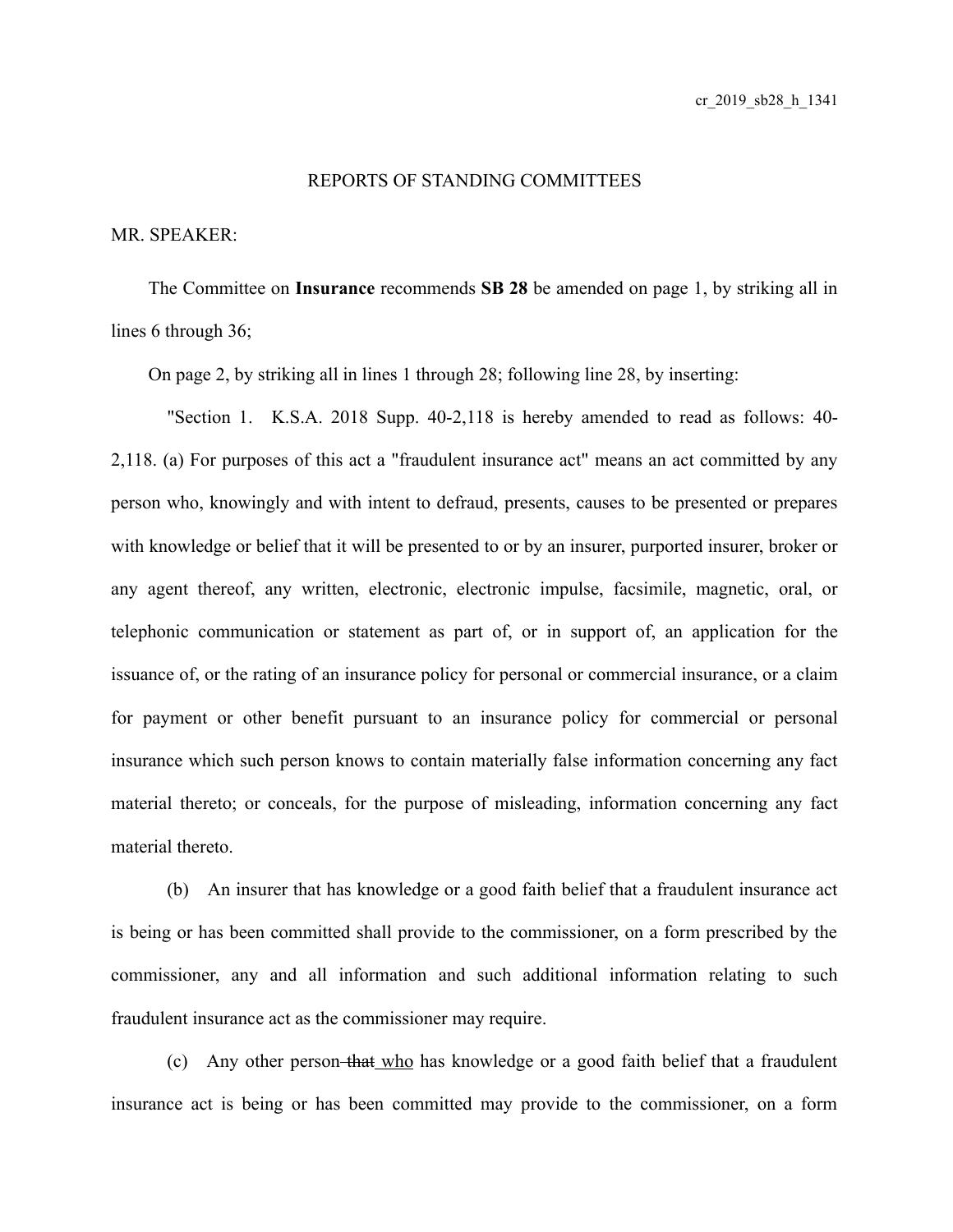prescribed by the commissioner, any and all information and such additional information relating to such fraudulent insurance act as the commissioner may request.

(d) (1) Each insurer shall have antifraud initiatives reasonably calculated to detect fraudulent insurance acts. Antifraud initiatives may include fraud investigators, who may be insurer employees or independent contractors and an antifraud plan submitted to the commissioner no later than July 1, 2007. Each insurer that submits an antifraud plan shall notify the commissioner of any material change in the information contained in the antifraud plan within 30 days after such change occurs. Such insurer shall submit to the commissioner in writing the amended antifraud plan.

The requirement for submitting any antifraud plan, or any amendment thereof, to the commissioner shall expire on the date specified in subsection (d)(2) unless the legislature reviews and reenacts the provisions of subsection  $(d)(2)$  prior to such date.

(2) Any antifraud plan, or any amendment thereof, submitted to the commissioner for informational purposes only shall be confidential and not be a public record and shall not be subject to discovery or subpoena in a civil action unless following an in camera review, the court determines that the antifraud plan is relevant and otherwise admissible under the rules of evidence set forth in article 4 of chapter 60 of the Kansas Statutes Annotated, and amendments thereto. The provisions of this paragraph shall expire on July 1, 2021, unless the legislature reviews and reenacts this provision prior to July 1, 2021.

(e) Except as otherwise specifically provided in K.S.A. 2018 Supp. 21-5812(a), and amendments thereto, and K.S.A. 44-5,125, and amendments thereto, a fraudulent insurance act shall constitute a severity level 6, nonperson felony if the amount involved is \$25,000 or more; a severity level 7, nonperson felony if the amount involved is at least \$5,000 but less than \$25,000; a severity level 8, nonperson felony if the amount involved is at least \$1,000 but less than \$5,000; and a class C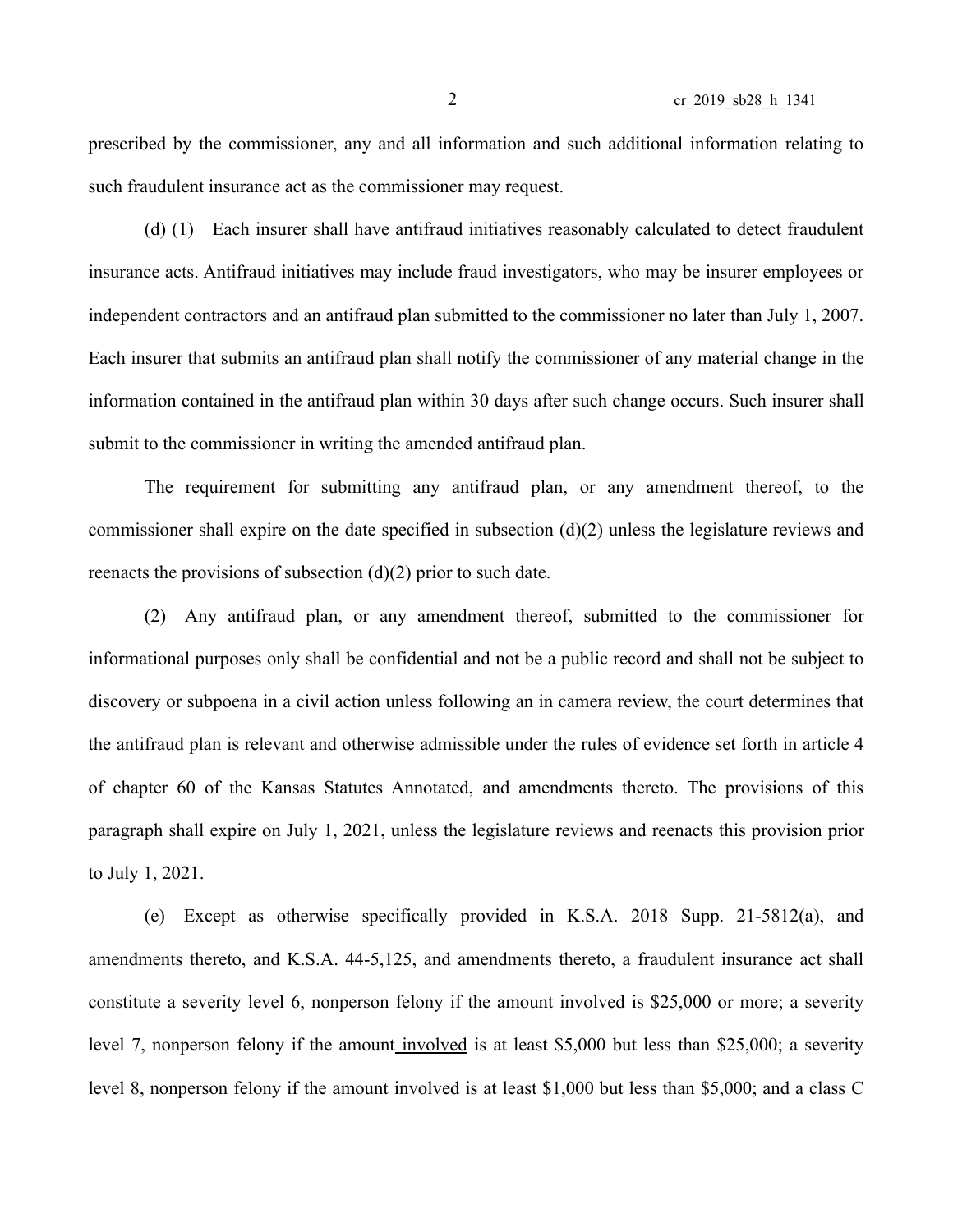## 3 cr\_2019\_sb28\_h\_1341

nonperson misdemeanor if the amount involved is less than \$1,000. Any combination of fraudulent acts as defined in subsection (a) which occur in a period of six consecutive months which involves \$25,000 or more shall have a presumptive sentence of imprisonment regardless of its location on the sentencing grid block.

(f) In addition to any other penalty, a person who violates this statute shall be ordered to make restitution to the insurer or any other person or entity for any financial loss sustained as a result of such violation. An insurer shall not be required to provide coverage or pay any claim involving a fraudulent insurance act.

(g) For the purposes of this section:

(1) "Amount involved" means the greater of: (A) The actual pecuniary harm resulting from the fraudulent insurance act; (B) the pecuniary harm that was intended to result from the fraudulent insurance act; or (C) the intended pecuniary harm that would have been impossible or unlikely to occur, such as in a government sting operation or a fraud in which the claim for payment or other benefit pursuant to an insurance policy exceeded the allowed value. The aggregate dollar amount of the fraudulent claims submitted to the insurance company shall constitute prima facie evidence of the amount of intended loss and is sufficient to establish the aggregate amount involved in the fraudulent insurance act, if not rebutted; and

 (2) "pecuniary harm" means harm that is monetary or that otherwise is readily measurable in money, and does not include emotional distress, harm to reputation or other non-economic harm.

(h) This act shall apply to all insurance applications, ratings, claims and other benefits made pursuant to any insurance policy.";

Also on page 2, in line 29, by striking "40-2c01 is" and inserting "40-2,118 and 40-2,118a are"; On page 1, in the title, in line 1, by striking all after "to"; in line 2, by striking all before the